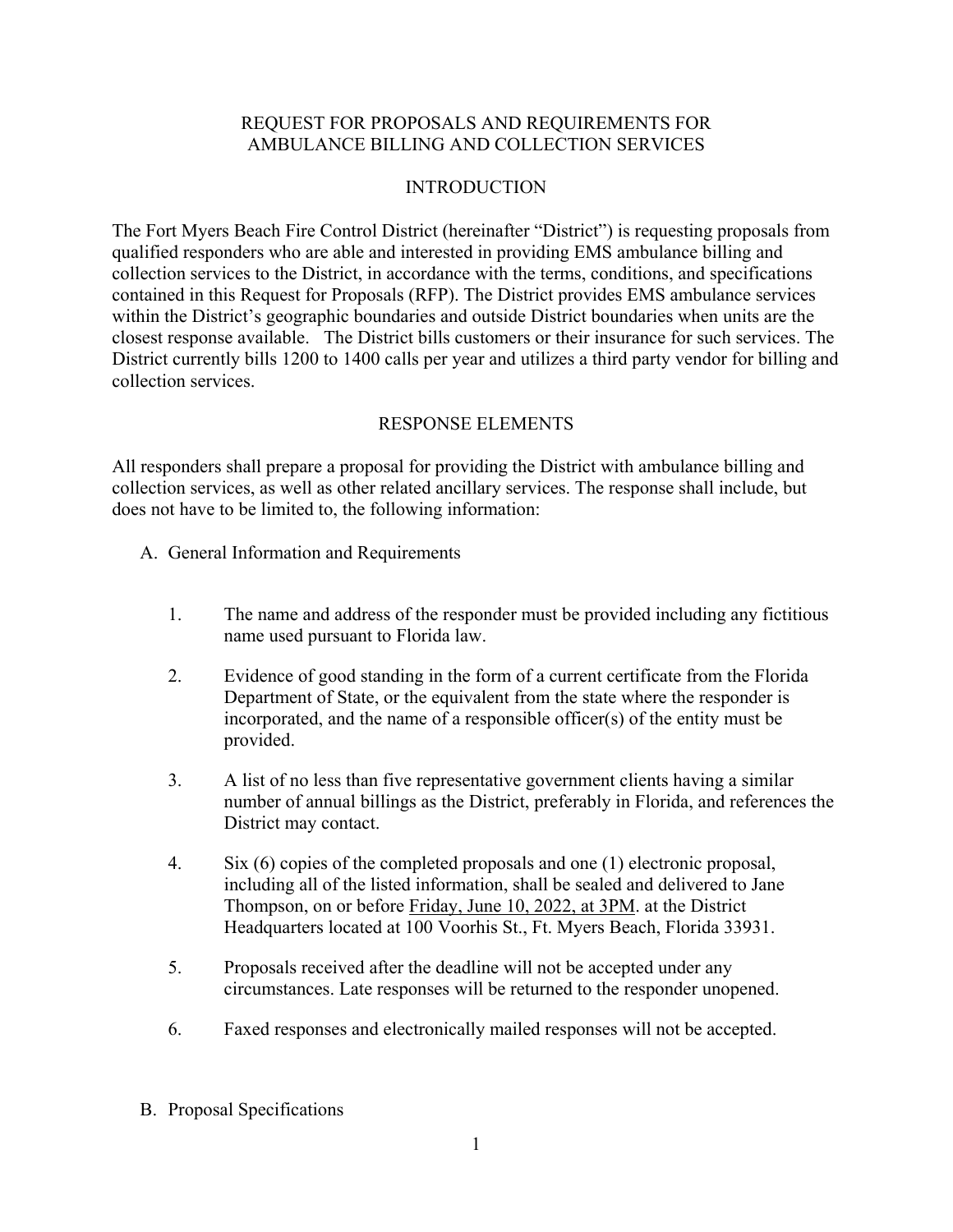- 1. Firm Qualifications
	- a. An overview of the responder, including the number of offices, number of officers and staff by department (billing, collections, reviewers, customer service, etc).
	- b. The number and type (city, county, and/or District) of governmental clients served.
	- c. A description of any lawsuits or disciplinary actions that have been instituted or proposed against the responder during the last three years which includes a description of the final or expected outcome.
	- d. Evidence of knowledge of applicable Florida law and Federal law related to ambulance billing and collection services for local governmental institutions, including compliance with laws related to the protection of privileged customer information.
- 2. Staffing
	- a. Please indicate the management structure or organization to be utilized for accomplishing ambulance billing and collection services in compliance with Florida law and Federal law.
	- b. Each responder shall provide written verification of the existence of Workman's Compensation insurance coverage as required by law as a part of its response.
- 3. Approach to EMS Ambulance billing and collection
	- a. Please describe, in detail, the specific policies, procedures and time frames between actions (if applicable) used for the following activities:
		- i. Receipt of ePCR and related information from the District;
		- ii. Verification of ePCR and related information;
		- iii. Validation of patient's insurance status;
		- iv. HCPCS and other required coding procedures;
		- v. Data entry;
		- vi. Claims processing;
		- vii. Invoice and statement generation;
		- viii. Claims submission;
		- ix. Payment posting;
		- x. Account follow-up, including Medicare and Medicaid claims;
		- xi. Appeal processing;
		- xii. Co-insurance and supplemental insurance processing;
		- xiii. Private pay account processing and follow-up; and
		- xiv. Establishment of patient payment plans.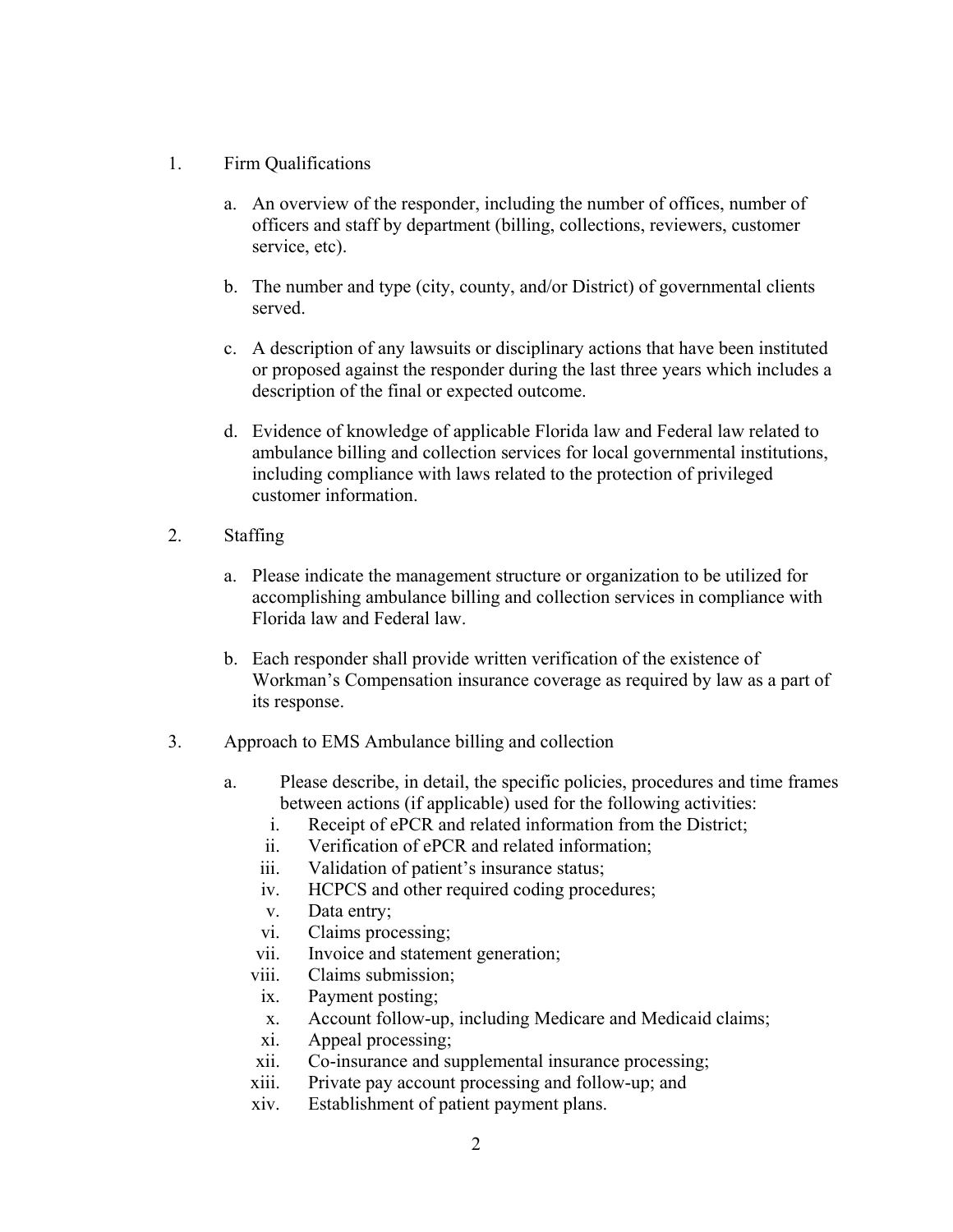- b. Please describe, in detail, the specific policies, procedures and time frames used to identify and process:
	- i. Accounts for write-offs;
	- ii. Financial hardship adjustments;
	- iii. Accounts to be turned over to a collections agency;
	- iv. Identifying and effectuating refunds and credit balances;
	- v. Customer service communications, including non-English speaking customers; and
	- vi. The establishment and use of third party payer relationships.
- c. Each responder must describe the timing and the method of payment to the District of money collected on the District's behalf from the responder's billing services.
- d. Each responder shall have a Documented Compliance Program in place and operational. A copy of the Compliance Program shall be provided with the proposal that should be a self-assessment on billing, documentation, medical necessity, etc.
- e. Each responder must provide examples of reports available to the District related to the ambulance billings, collections, and monthly reconciliations as a part of their proposal.
- f. Each responder must provide information pertaining to patient and District internet access to billing and collection data.
- g. Each responder must describe the policies and technological security systems in place to ensure compliance with federal (HIPAA) law and state law governing the security and protection of confidential customer/patient information. (Each responder must be willing to execute the District's Business Associate Agreement concerning HIPAA compliance.)
- h. Each responder must provide a detailed implementation plan with time line and details of transition that should include training of District personnel as appropriate.
- i. Each responder can provide the District with multiple alternative ambulance billing and collection methods for the District's review and consideration.
- j. Each responder must describe the fees and costs the District will be charged for all contractual services, including but not limited to, ambulance billing and collection services, patient HIPAA mailings, performance survey mailings, and annual audit documentation for the first year of a contract term, together with any future adjustments that are anticipated to the above described fees and costs. Also, please describe the method and frequency of the payment of fees and costs for ambulance billing and collection services.

#### C. Term of Contract

It is anticipated that the District and the selected responder will enter into contract negotiations for a contract term of three years with the possibility of contract extensions.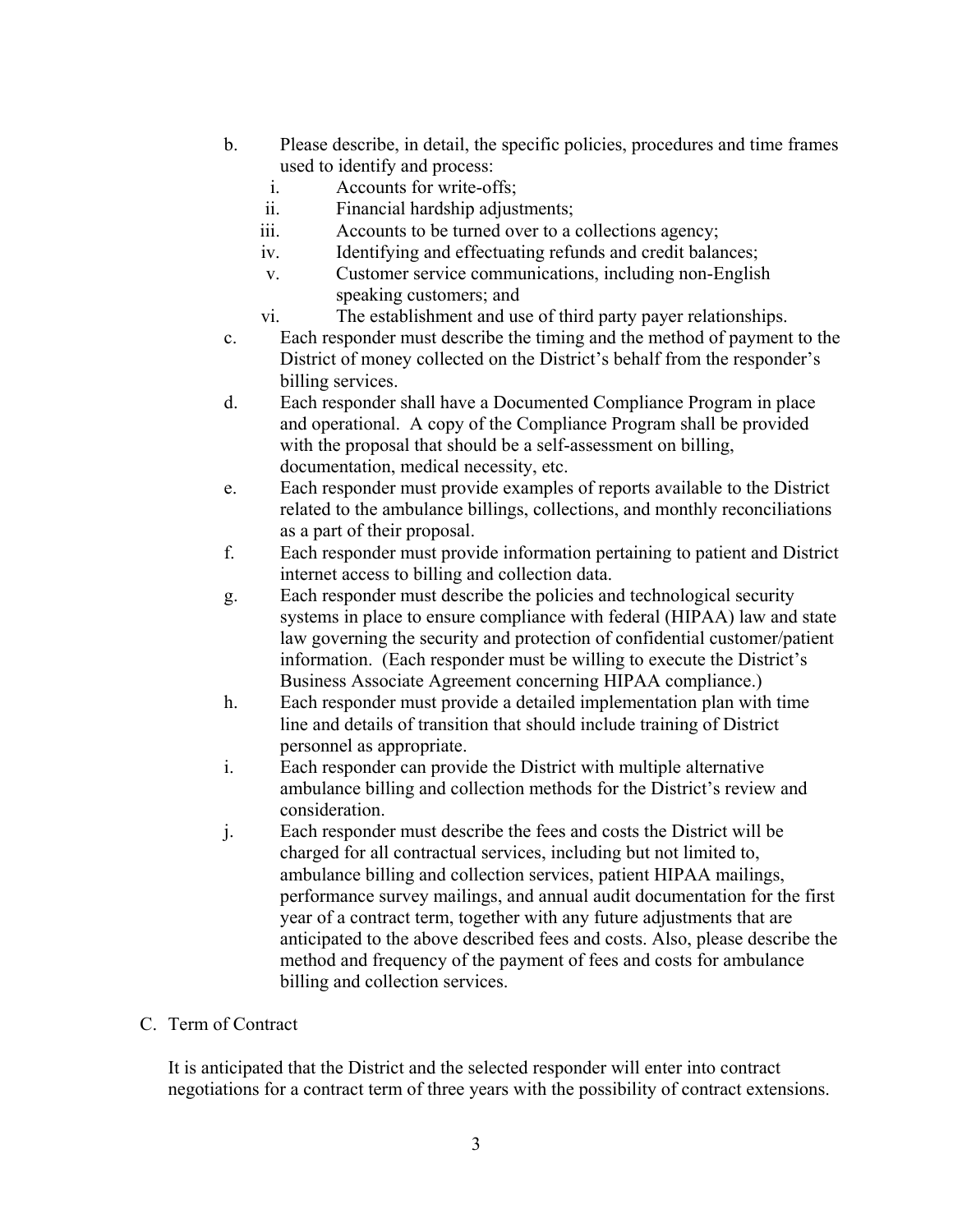It is also anticipated that either party will be authorized to unilaterally terminate the contract between them at any time upon written notice of termination.

D. Inquiry/Inspection

Any interested responder is invited to make inquiry regarding any issues related to the contents of this request for proposals and the contractual services being sought by the District. All questions should be directed to Jane Thompson in writing on or before 4PM Wednesday, June 1, 2022.

## E. Selection Process

- 1. All timely delivered responses will be reviewed to verify that they are fully responsive to the requirements of this request for proposals.
- 2. The District may conduct such investigations as the District deems necessary and appropriate to assist in the evaluation of any response and to establish the responsibility, qualifications, and financial ability of any responder.
- 3. By submitting a response, each responder recognizes and agrees that the District may reject its response based upon the District's exercise of its sole discretion. Every responder waives any claims it may have for damages or other relief resulting directly or indirectly from the rejection of its response based upon any ground whatsoever including the District's exercise of its sole discretion and the District's disclosure of or refusal to disclose any pertinent information related to the reasons for the District's rejection of said response.
- 4. All responses that are determined to be timely delivered and fully responsive will be reviewed by the RFP Committee at a meeting open to the public on Tuesday, June 14, 2022 at 9AM at the District's headquarter facility located at 100 Voorhis Street, Fort Myers Beach, Florida 33931.
- 5. The Committee will evaluate each proposal and rank the top three responses. Factors to be considered in selecting firms include, but may not be limited to:
	- a. Experience and qualifications (including references);
	- b. Technical approach and processes;
	- c. Compliance;
	- d. Operational stability (backup and security systems);
	- e. Reports and flexibility for customization;
	- f. Quality and Completeness of response;
	- h. Cost for ambulance billing and collection services.
- 6. Within five business days of the final selection/ranking of the responder(s) by the Committee, all responders will be notified of the Committee's selection.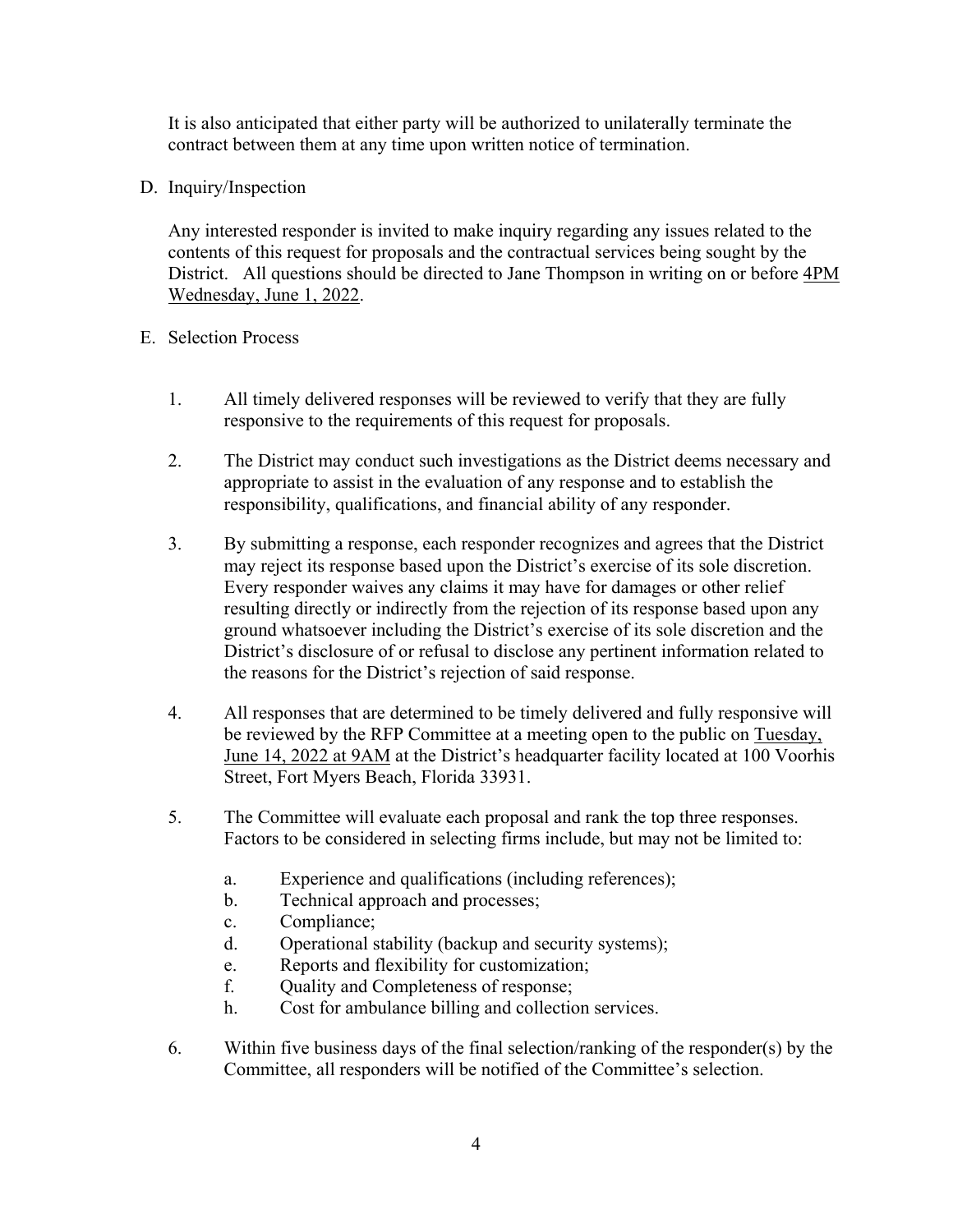- proposals and/or provide a demonstration of their system. 7. The Committee may, in their sole discretion, invite the responders to discuss their
- 8. The Committee will provide the ranking list, recommendation and all RFP information to the Fire Chief for review. Once the Fire Chief makes a final decision, the District will then enter into contract negotiations with the selected or highest ranked responder in an effort to reach a complete contractual agreement with the selected or highest ranked responder for the provision of ambulance billing and collection services.
- 9. If an agreement cannot be reached with the selected or highest ranked responder, negotiations shall be formally terminated and the District will then enter into contract negotiations with the second highest ranked responder, if any, and if contract negotiations are still not successful, the process for negotiating with each next ranked responder will continue until a contract is successfully negotiated. If the District is not successful in negotiating a contract with any of the selected responders, the District may, but is not required to, elect to initiate a new request for proposals and begin the request for proposals selection process over from the beginning, or the District can reopen contract negotiations with any previously selected responder, or the District can choose to take any other action which the District deems to be in the best interests of the District.
- F. Withdrawal of Proposals

Proposals may be withdrawn either in writing or in person through an authorized representative at any time prior to the submission deadline. Once opened, responses may not be withdrawn or modified except to the extent agreed to by the District.

G. Public Inspection of Proposals

Proposals may be made available for public inspection as provided by Florida law, including Chapter 119, Florida Statutes.

H. Right of Rejection

In all instances, the District shall have the unilateral right to reject any and all proposals and waive any and all deficiencies or irregularities in any proposals submitted by any responder in the District's sole discretion. Further, in all instances, the District reserves the right to re-advertise for additional responses to the request for proposals, in its sole discretion.

I. Public Entity Crimes

 purpose is attached hereto as Exhibit A. The District requires submission of a sworn statement regarding Public Entity Crimes which must be signed, notarized and submitted with each response. A form for this